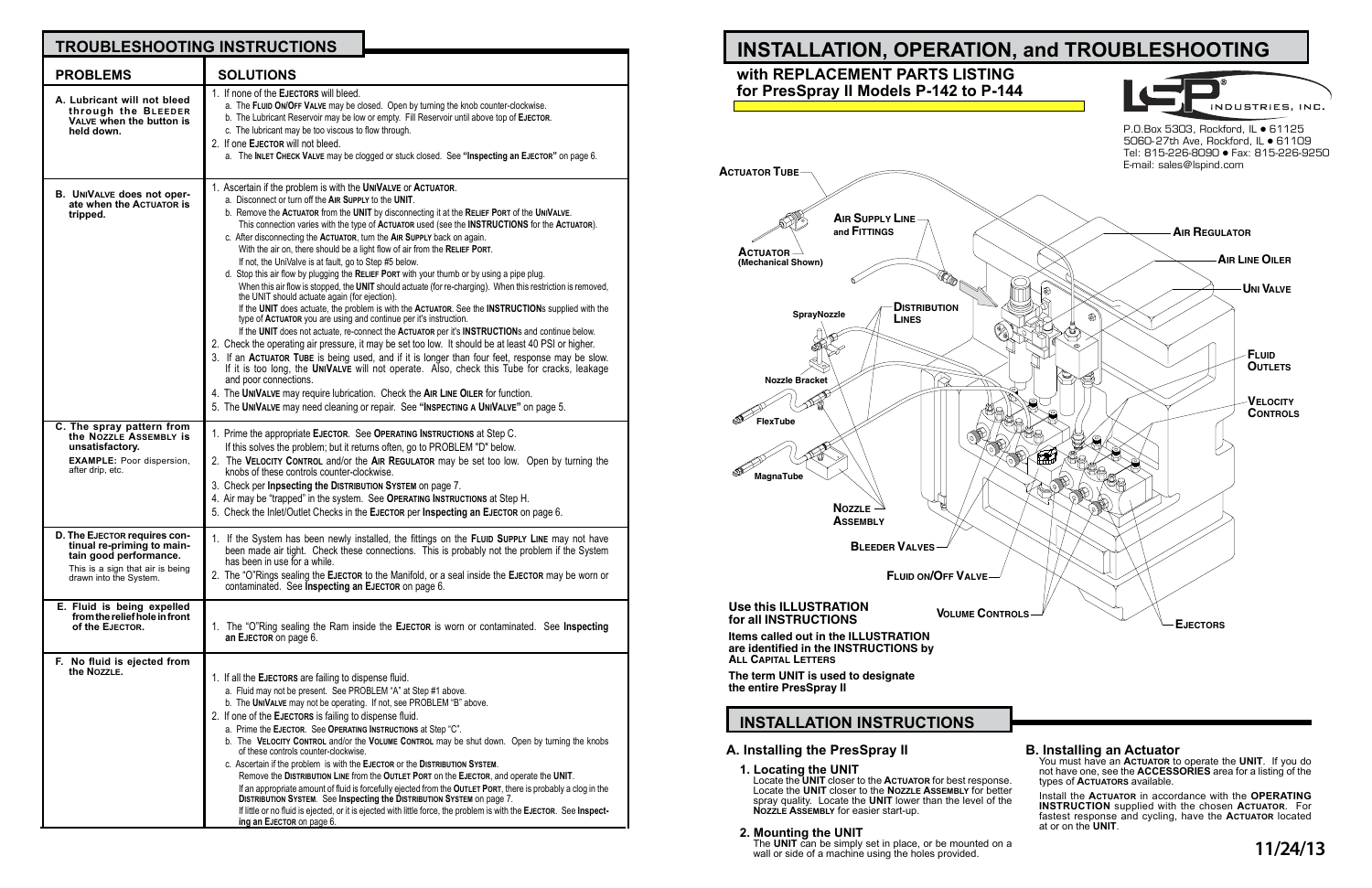# **A. Supply the Fluid to be Sprayed**

Fill the **Reservoir** with the lubricant to be sprayed. Fill until fluid level is higher than the top of the **Ejector**.

# **B.Open the Fluid On/Off Valve**

Turn the knob of **On/Off Valve** counter-clockwise to full open.

# **C. Prime the Ejectors**

Press down on the **Bleed Valve** located on top of each **Ejector**. Hold down until the fluid flowing from the hole in the side of this **Valve** is void of air bubbles.

# **D. Supply Operating Air**

Connect or turn on the **Air Supply** to the **UNIT**.

# **E. Open the Controls**

Fully open the **Velocity Control** and **Volume Control** by turning their knobs counter-clockwise. Fully open the **Air Regulator** by turning its knob clockwise.

# **F. Operate the UNIT**

Cycle the **UNIT** until the **Distribution Lines** fill and the **Nozzles** begin to eject lubricant. The spray pattern will be of poor quality and will drip until all air is ejected from the **System**. Continue cycling until spray is a sharp burst with no drips. If there are problems, go to **step H.** below.

# **G. Make Adjustments**

**NOTE:** Before making any adjustments, the **System** should be operating at optimum or these adjustments may change.

# **1. Aim the Nozzles**

Position **Nozzle**(s) to achieve the desired spray coverage.

# **2. Reduce the amount of Fluid used.**

Turn the **Volume Control** clockwise to reduce the amount of lubricant being sprayed to the amount desired.

# **3. Reduce the Operating Air Pressure.**

Using the **Air Regulator**, reduce pressure until:

a.Spray quality deteriorates, then increase 10 PSI and operate.

b.Unit begins to malfunction, then increase 10 PSI and operate.

c. Air regulator shows 40 PSI. This is the minimum recommended pressure for the operation of this equipment. Operating under these conditions gives power with economical air consumption.

# **4. Set the Velocity Control**

Simply set in place on an iron surface. A powerful magnetic base is used to hold the **MAGNATUBE** in place.

> Turn the **Velocity Control** clockwise to reduce the intensity of the spray burst. Used to control lubricant over-spray and bounce.

## **5. Adjust the AirLine Oiler**

Turn knob at top of **AirLine Oiler** to adjust its usage to one drop of oil every 10 to 15 cycles.

# **H. Purging the Distribution Lines**

If inferior spray or dripping from the **Nozzles** persists, one of the following situations may be the cause.

# **1. Incorrect Distribution Line**

The problem may be due to using improper **Distribution Line**. If the **Line** is too "soft", it will expand at ejection and absorb the burst of pressure required for a good spray. After the spray, the **Line** contracts again to squeeze out a drip. The longer the **Line**, the worse the effect. Even **HyPressure Tube** will do this if too long a length is used.

## **C. Installing the Distribution System** This system consists of **Nozzle Assemblies**, **Distribution Line**,

and their connections with the **UNIT**.

# **1. Items required for the System**

# **a. Nozzle Assemblies**

Consist of **SprayNozzles, FlexTubes, MagnaTubes, NPT Nozzles,** or **InDieNozzles**. Use one **Nozzle** per **Ejector**.

# **b. Distribution Line**

Carries lubricant to be sprayed to the **Nozzle Assemblies**. Tubing must be 1/4" in diameter. For best spray quality, use metal tubing. Soft copper is the easiest to handle.

### *For flexible Distribution Line, use only HyPressure Tubing (see ACCESSORIES). Any other flexible tubing will give poor spray quality and/or may burst.*

# **c. Line Fittings**

**Nozzles** and **Ejectors** have built-in connections of the "Compression Fitting" type. Use the same type fittings for running **Distribution Lines**.

# **2. Mounting the Nozzles Assemblies**

# **a. SprayNozzles**

Require support. Metal **Distribution Line** can be used for this if anchored close to the **SprayNozzle**. With flexible **Line**, a **NozzleBracket** will be required for support.

## **b. FlexTubes**

Install into a tapped hole. Drill and tap for 1/8-27 pipe thread at the desired location. Screw **FlexTube** into hole.

## **c. MagnaTubes**

## **d. InDieNozzles**

These **Nozzles** require special attention. Call **L.S.P.** or our representative for advice if planning to use **InDieNozzles**.

## **e. NPT Nozzles**

These **Nozzles** thread directly into a 1/8-27 NPT tapped hole or fitting. Use thread sealant when installing.

## **3. Installing the Distribution Lines**

- a. Keep length of all **Lines** to a minimum. Run each **Line** as directly as possible, use no slack unless necessary.
- b. Use metal tubing wherever possible. If flexible **Line** must be used, use metal as far as possible and continue with flexible **Line**, using it only where needed.
- c. Keep contamination out of the **Lines**. Have the tubing clean on the inside before installing.
- d. Make all connections properly. **Line** must be bottomed in fittings while nut is tightened to hand-tight and then one full turn further.

# **D. Installing the Air Supply**

The **UNIT** operates on compressed air in extremely fast bursts. The line supplying this air must not restrict its flow. The chart below gives the minimum air passages for the **Air Supply Line & Fittings** depending on how many **Ejectors** are on the **UNIT**.

Run the appropriately sized **Air Supply Line** from your compressed air supply and connect it to the open port in the **Air Requlator** on the **UNIT**.

Fill the **AirLine Oiler** with light machine oil.

| No. of                     | Tube I.D.                                          | Pipe Size &                                   | <b>NOTE:</b>                                                                  |
|----------------------------|----------------------------------------------------|-----------------------------------------------|-------------------------------------------------------------------------------|
| <b>Eiectors</b>            | (not O.D.)                                         | <b>Fittings</b>                               | Increase passage                                                              |
| 1 or 2<br>3 or 4<br>5 or 6 | $3/16"$ (.187)<br>(.250)<br>1/4"<br>$5/16"$ (.312) | $1/8"$ N.P.T.<br>1/4" N.P.T.<br>$3/8"$ N.P.T. | by one size if using<br>an elbow fitting, or<br>line is over 10 feet<br>long. |

2

## **A. The Distribution Line**

This **Line** is very important to good performance. Check that it is of the proper type. See **INSTALLATION INSTRUCTIONS** at **Step "D"**.

If this **Line** is metal, check for kinks or crimping that may have closed it off. If it is flexible **Line**, check it for cuts or cracks.

In either case, check all connections to insure they are air tight.

## **B. The Nozzle Tip**

**NOTE:** Whenever a Nozzle Tip (#1) is removed, the Check Ball (#4, #7) should be replaced. In time, the Ball takes a "set" and will not seat properly once disturbed.

- 1. Unscrew the Nozzle Tip (#1). Caution, this Tip is spring loaded.
- 2. Inspect the Check Spring (#2, #6). Replace if broken or deformed.
- 3. Clean the Nozzle Tip (#1) and blow dry. Inspect by looking through it.If you do not see a tiny, uniformly shaped hole, there is a clog.

Tips on unclogging a Nozzle Tip:

- ...Try to dislodge it with a high pressure stream directed backward to the normal flow through the Nozzle.
- ...If you must use a tool, use one as "soft" as possible (plastic, fiber)
- ...Apply no more pressure than necessary. The Tip is easily damaged.
- Some clogs are impossible to get out without harming the Tip. Keep a spare Nozzle Tip handy for such cases.
- 4. At re-assembly, clean the Nozzle Tip of all residue and apply thread seal-7 ant. Torque to 80-120 in.lbs.

## **C. The FlexTube \ MagnaTube**

A **FlexTube** or **MagnaTube** may be clogged or leaking. These problems are handled differently as described below.

### **1. Checking for a clogged FlexTube.**

First do Step "B" above. Do no more dis-assembly. Check for the clog by running a wire or blowing through the Copper Tube (#16).

## **2. Repairing a leaking FlexTube.**

a. Unscrew the Check Housing (#12) from the FlexTube (#15).

**NOTE:** Removing the Nozzle Tip (#1) is not necessary.

- b. Unscrew the FlexTube (#15) from the Mounting Adapter (#17).
- c. Remove the two small "O"Rings(#13) and Backup Rings(#14). See if they are dirty, cut, or deformed. Clean or replace as needed.
- d. Check the surfaces where these "O"Rings seal. If scratched or marred, have smoothed or replace the part.
- e. Re-assemble in reverse order, and torque parts to 60-80 in.lbs.
- **NOTE:** Do not remove the Copper Tube (#16) from FlexTube (#15) unless one or the other needs replacing. If it is necessary, be careful to not mar the soft Copper Tube which is easily scratched.

# **PARTS LIST "E"**

**Use the appropriate Figure at the right to identify the Part by it's Key No.**

**Using the Key No. and table below, find the Part Number, No. of Pieces used, and the**

**Description of the Part needed.**

|                 | KeyPart         | No.            | <b>DESCRIPTION</b>           |
|-----------------|-----------------|----------------|------------------------------|
|                 | NOZ-101         | $\mathbf{1}$   | NOZZLE, 110° FAN:            |
|                 | NOZ-102         | 1              | NOZZLE, 80° FAN:             |
| 1               | NOZ-103         | $\mathbf{1}$   | NOZZLE, 65° FAN:             |
|                 | NOZ-104         | 1              | NOZZLE, 25° FAN:             |
|                 | NOZ-105         | 1              | NOZZLE, 55° ROUND:           |
|                 | NOZ-106         | 1              | <b>NOZZLE, SIDE FAN:</b>     |
| $\mathbf{2}$    | SPG-005         | $1 \quad$      | SPRING, CHECK:               |
| $\overline{3}$  | EYE-001         | 1              | <b>EYELET, CHECK</b>         |
| 4               | <b>BAL-021</b>  | 1              | <b>BALL, CHECK:</b>          |
| 5               | SET-019         | 1              | SEAT, CHECK:                 |
| 6               | 280-SPG-01 1    |                | <b>SPRING ASSEMBLY:</b>      |
| 7               | <b>BAL-022</b>  | 1              | <b>BALL, CHECK:</b>          |
| 8               | HSG-050         | $\mathbf{1}$   | <b>HOUSING, CHECK</b>        |
| 9               | HSG-020         | 1              | <b>HOUSING, CHECK</b>        |
|                 | 10 FIT-017      | 1              | FITTING, NUT:                |
|                 | 11 290-BRK-02 1 |                | <b>BRACKET ASSY:</b>         |
|                 | 12 HSG-036      | $\mathbf{1}$   | <b>HOUSING, CHECK:</b>       |
|                 | 13 RGO-006      | $\mathbf{2}$   | O-RING, SEAL:                |
|                 | 14 RGB-006      | $\overline{2}$ | RING, BACKUP:                |
|                 | 15 281-TUB-01 1 |                | <b>FLEXTUBE ASSY:</b>        |
|                 | 16 TUB-011      | 1              | <b>TUBE, COPPER:</b>         |
|                 | 17 ADP-041      | 1              | <b>ADAPTER, MOUNTING:</b>    |
|                 | 18 BRK-014      | 1              | <b>BRACKET, MOUNTING</b>     |
|                 | 19 282-BAS-07 1 |                | <b>MAGNETIC BASE</b>         |
|                 | 22 SCR022       | $\mathbf{1}$   | SCREW, BUTTON HD: 10X32-.875 |
| $\overline{23}$ | 290BAS05        | ī              | <b>MAGNETIC BASE</b>         |



# **Inspecting the Distribution System** Refer to PARTS LIST "E" for Key No's shown in parenthesis.





10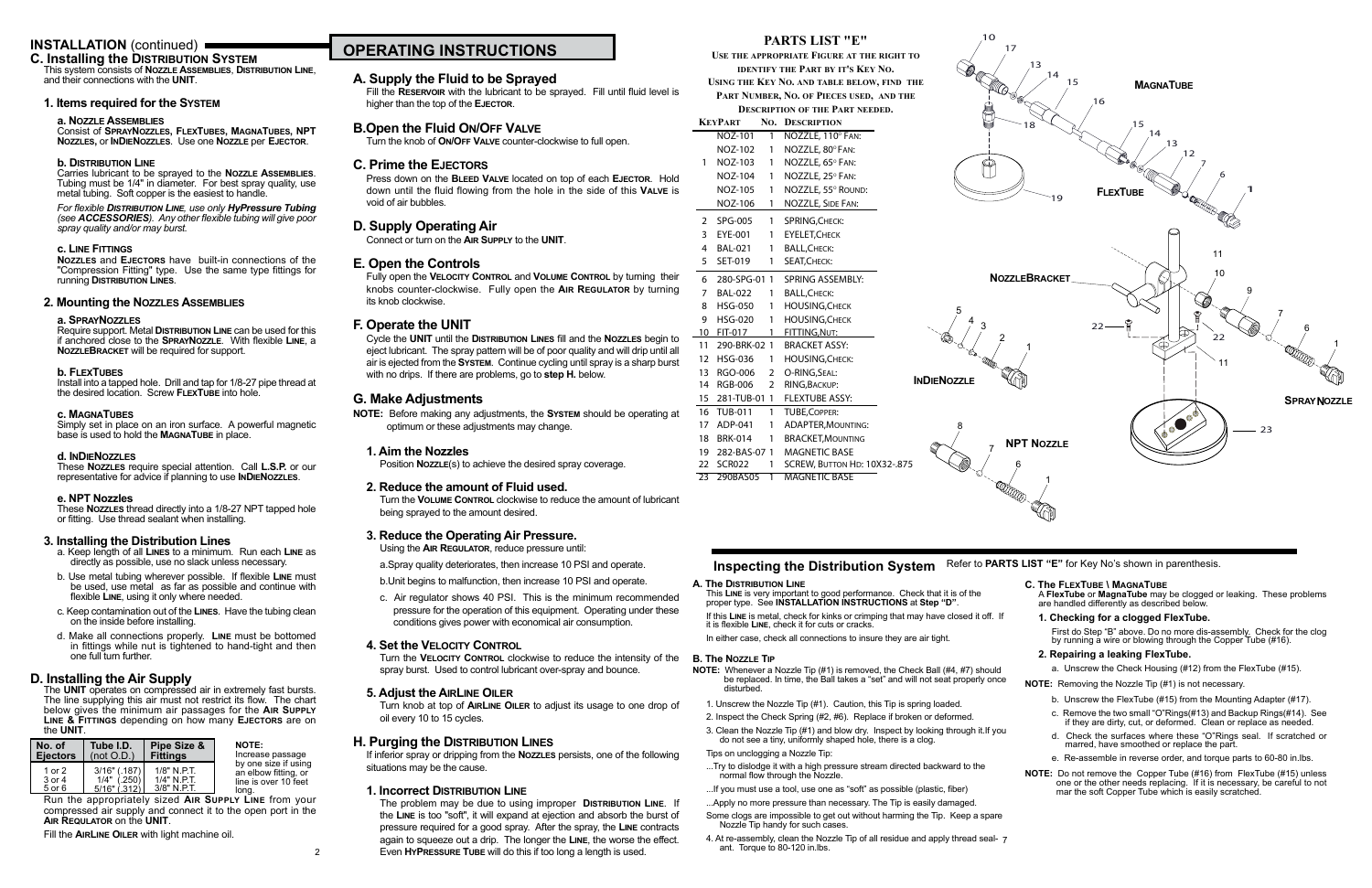**ACCESSORIES** The following **ACCESSORIES** are available to enhance the performance of your **System**. See L.S.P.'s Catalog for more details.

# **Example #2:**

A high area in the **Distribution Line** can keep an air bubble from being ejected. See **Fig.#3**.

To cure the problem, Try cycling the **UNIT** as fast as possible at full volume to drive the bubble up to the **Nozzle**.

If the above doesn't work, modify the **Line** so travel is always "up" (hold the high area of the **Line** down, or lift the **Nozzle** higher while cycling the **UNIT**).

### **Example #1:**

If a portion of the **System** has been fabricated, configurations such as those shown at **Fig #1** can trap air in the **System**.

Used to replace an **Ejector** when necessary. Acts as a seal-plate. Allows continued operation while **EJECTOR** is removed.  $\frac{1}{2}$  6

**Fig #2** shows the same

### **OPERATING** (continued) **2.Drawn-In Air**

the one above it.

**System** without the **Fig #2** potential problems of DOWEL USED AS <br>PLUG PRESSED TO  $\Gamma$  SMALL DIAMETER **PASS** BOTTOM **NOTE:** We recommend NO BLIND<br>PASSAGES PASSAGE DRILLED you contact L.S.P. or our OFF CENTER<br>TO TOP representitive for suggestions before attempting to fabricate any part of the **Distribution System**, or

**DISTRIBUTION** OVER-SIZED **PASSAGES** NO AIR BUBBLE TRAPS KEPT SHORT

use **InDie Nozzles**.

## **B. P-940 HyPressure Nylon Tubing**

For use as flexible **Distribution Line**. L.S.P. supplies this tubing because it is the only type of flexible **Line** found to give satisfactory performance. No other type works well enough.

**E. P902 Replacement Ejector** Is a direct replacement for any **EJECTOR**. Used as a spare to replace an **Ejector** should one go down.

## **C. P-925 NozzleBracket**

Used to support **SprayNozzles**. Gives complete control of aiming the spray pattern. Moves up/down 5", rotates 360°, and tilts 180°. Adapts to the **MagnaBases**.

## **D. P-903 Cover Plate**

During operation the **System** sees a vacuum. Any connection that is not air tight may allow air in. Use pipe sealant on all threads, and make all tube connections properly.

## **3.Introduced Air**

If your lubricant container is left to run dry it will allow air into the **System**. Such air will need to be purged again. See **steps C. and F.** above.

# **4.Trapped Air**

The examples in **Figs #1, 2, and 3** below, show how "pockets" can trap air in the **System**. They do not show every possible situation, but give an idea of what to look for.

- 
- 
- 
- 

# **F. Actuators**

Any **Actuator** listed below may be used to operate the **UNIT**.

## **1. E-300 PresSpray Controller**

Provides delay time, counter, and pulsator functions. Along with many others to give complete control of the **UNIT**'s applicaton.

- **2. E-305 Pulsator Actuator** Provides a pulsator function for multiple ejections each cycle.
- **3. E-310 Counter Actuator**

Provides a counter function to eject after a set number of cycles.

Piston seals air used. Ram ejects the fluid sprayed. Inspect as follows.

- **4. E-315 Timer Actuator** Provides a controllable cycle timer for independent cycling.
- **5. P-912 Solenoid Actuator** Consists of a solenoid operated air valve for use as an Actuator.
- **6. P-908 AirTimer Actuator** Consists of an air operated cycling timer for use as an Actuator.
- **7. P-901 Mechanical Actuator** Consists of a mechanically tripped valve for use as an Actuator.

# **G. MagnaBases**

Holds the **NozzleBracket**, **Mechanical Actuator**, and other **ACCESSORIES** for easy positioning and adjustment.

# **1. P-905 MagnaBase**

Holds with a force of 100 pounds.

## **2. B-909 MagnaBase**

Holds with a force of 200 pounds.

## **A. Nozzle Assemblies**

There must be at least one of these items for each **Ejector** on the **UNIT**.

**1. P20X SprayNozzle**

Consists of a **Nozzle Tip** and a **Check** to prevent after-drip.

- **2. P-21X FlexTube**
	- Consist of a **SprayNozzle** on a **StaPut Flexible Tube**.
- **3. P-22X MagnaTube**
- Consists of a **FlexTube** mounted on a **MagnaBase**.
- **4. P-24X InDieNozzle**
- Consists of only the **Nozzle Tip** with a built-in check.

## **5. P-25X NPT Nozzle**

Consists of a **SprayNozzle** with male 1/8 NPT Thread connec-

| Type of<br><b>Spray Tip</b>                                                                              | SPRAYNOZ FLEXTUBE MAGTUBE NPT<br><b>Number</b>     | INumber  Number  Number Number                   |                                                  |                                                      | <b>INDIE NOZ</b>                               |
|----------------------------------------------------------------------------------------------------------|----------------------------------------------------|--------------------------------------------------|--------------------------------------------------|------------------------------------------------------|------------------------------------------------|
| 110°Fan Spray<br>80° Fan Spray<br>65°Fan Spray<br>25°Fan Spray<br>55°Cone Spray<br><b>Rt.Angle Spray</b> | P-201<br>P-202<br>P-203<br>P-205<br>P-207<br>P-209 | P-211<br>P-212<br>P-213<br>P-215<br>P-217<br>N/A | P-221<br>P-222<br>P-223<br>P-225<br>P-227<br>N/A | P-251<br>P-252<br>P-253<br>$P-255$<br>P-257<br>P-259 | P-241<br>P-242<br>P-243<br>P-245<br>N/A<br>N/A |





AIR BUBBLE TRAPS 4N-DIE NOZZLE

# **Removing an Ejector**

### **A. Remove the Air Supply**

For saftey sake, disconnect the **Air Supply** to the **UNIT**.

## **B. Close the Fluid On/Off Valve**

Turn the Fluid On/Off Valve clockwise until shut down. If this is not done, fluid will spill out when the **Ejector** is removed.



**PASSAGES** NO AIR BURBLE TRAPS **VEDT CHOPT** 

## **C. Remove the Ejector**

- 1. Disconnect **Distribution Line** from the **Outlet** on the **Ejector**. 2. Remove two Screws on top of **Ejector** which hold it to the Manifold.
- 3. Lift the **Ejector** from the Manifold. Be careful doing this, so as not to lose either of the "O" Rings that seal between the two.

## **D. Re-Placement of Ejector**

- 1. Replace the **Ejector** with another, or a CoverPlate (see **Accessories**), or with the same **EJECTOR** after being repaired.
- 2. Make sure the "O"Rings that seal between the **Ejector** and Manifold are clean, in good condition, and properly located into the grooves of the pilot bosses.
- 3. Torque the Screws which hold the **Ejector** (or CoverPlate) to the Manifold to 80-100 in.lbs.
- **NOTE:** If you use a Cover Plate, use the Screws supplied with it instead of those for an **Ejector**.

## **D. The Piston & Ram Assembly (#19)**

- 1. Remove the four Screws(#26) holding End Plate(#25) to the Barrel(#1). Caution, this Plate is spring loaded.
- 2. The Return Springs may push the End Plate, Piston, and/or Cylinder from the Barrel. If not, remove by hand. If these parts are stuck, remove the Volume Control (#4) from the opposite end of the Barrel; this will allow access for pushing the parts out from that end.
- 3. Remove Piston & Ram Assy(#19), Cylinder(#20), and both Return Springs(#15). If a Spring is broken, be sure to remove all the pieces.
- 4. Remove the Guide Assembly (#17) using an LSP Tool #SP-935 or a very wide bladed screwdriver in the removal slot.
- 5. Clean and inspect all parts and seals. Replace worn, broken, or deformed parts, and worn, cut, or nicked seals.

# **E. Re-Assembly of the Ejector**

Reverse the process above. Check the following.

- 1. If a new Guide Assembly (#17) is used it will come complete with the new O-Rings already installed and is ready for use. If the original Guide Assembly is re-installed make sure it is free of all residue and contamination.
- 2. Apply thread sealant before installing. Torque to 75-100 in.lbs.
- 3. Insure the side pins on Piston & Ram Assy (#20) are inserted into the Return Springs(#15). And that the center pin (the Ram) aligns with and slides into the Guide Assembly (#17).
- 4. Torque Screws(#26) in End Plate(#25) to 50 to 70 in.lbs.

# **Inspecting an Ejector**

Refer to **PARTS LIST "D"** for Key No's shown in parenthesis.

## **A. Placing the Ejector into a Vise**

Clamp only on sides of the Barrel(#1) that have no fittings protruding.

## **B. The Inlet Check Valve**

Allows fluid in from the **Fluid Supply**. Inspect it as follows.

1. Unscrew the Inlet Adapter(#8) from the Barrel(#1).

- 2. Clean the Inlet(#8) and inspect the small "O"Ring(#6) inside. Do not remove this "O"Ring unless worn or broken. If it must be replaced, do not scratch the groove while removing it.
- 3. Check the movement of the Inlet Check. The Check Valve should fit closely in its cavity, yet move freely.
- 4. Inspect the rounded corners on the Check (the points at which it is guided in the cavity). These corners must be smooth and show no wear or deformation.
- 5. Inspect the Checks cavity for contamination or corrosion.

## **C. The Outlet Check Valve**

- Allows fluid out to the **Distribution Line**. Inspect it as follows.
- 1. Unscrew Outlet Fitting(#12) from the Barrel(#1). Caution, this part is spring loaded.
- 2. Inspect the Spring(#11). Replace if broken or deformed.
- 3. Inspect the Check Ball(#9). Replace if worn or deformed.

# **PARTS LIST "D"**

 **The Ejector** (reference Fig #7)  **Key Part No. Description**

|            | ney ran               | NU.          | Description<br>No. Number Pcs -or- Part Name                |
|------------|-----------------------|--------------|-------------------------------------------------------------|
| 1.         | <b>BRL-026</b>        | 1            | BARREL, Ejector:                                            |
| $\star$ 2  | RGO-059               | 1            | "O" RING, Seal:                                             |
|            | * 3 RGB-014           | 1            | RING, Backup:                                               |
| 4          | 202-SCR-02 1          |              | <b>VOLUME SCREW:</b>                                        |
| $\star$ 5  | CHK-008               | 1            | CHECK, Inlet:                                               |
| $\star$ 6  | RGO-057               | 1            | "O" RING, Seal:                                             |
| $\star$ 7  | <b>RGO-020</b>        | 4            | "O" RING, Seal:                                             |
| 8          | <b>INL-018</b>        | 1            | INLET, Fluid:                                               |
|            | ★ 9 BAL-022           | 1            | BALL, Check:                                                |
| *10 -      | <b>EYE-004</b>        | 1            | EYELKET, Flanged:                                           |
|            | ★ 11 SPG-003          | 1            | SPRING, Check                                               |
|            | 12 OUT-003            | 1            | OUTLET, Fluid:                                              |
|            | ★ 13 FIT-017          | 1            | FITTING, Nut:                                               |
|            | 14 202-VAL-04         | 1            | <b>BLEEDER VALVE:</b>                                       |
| ★ 15       | SPG-021               | 2            | SPRING, Return:                                             |
| ★ 16       | <b>RGB-005</b>        | 1            | BACKUP, Seal:                                               |
| $\star$ 17 | 202-GID-01            | 1            | <b>GUIDE ASSEMBLY:</b>                                      |
|            | ★ 18 RGO-063          | 1            | "O" RING: Seal:                                             |
|            | 19 202-PIS-01         | 1            | <b>PISTON ASSEMBLY:</b>                                     |
|            | 20 CYL-034            | 1            | CYLINDER, Air:                                              |
|            | ★ 21 RGO-062          | 1            | "O" RING, Seal:                                             |
|            | ★ 22 RGO-050          | 1            | "O" RING, Seal:                                             |
| 23         | 202-SCR-011           |              | <b>VELOCITY SCREW:</b>                                      |
|            | 24 INL-017            | 1.           | <b>INLET, Air:</b>                                          |
|            | 25 PLT-040            | $\mathbf{1}$ | PLATE, End:                                                 |
| 26         | <b>SCR-004</b>        | 4            | SCREW, Cap:                                                 |
|            | (0.000, 0.000, 0.000) |              | 2011/2010<br>$\mathbf{1}$ and $\mathbf{1}$ and $\mathbf{1}$ |

**★ 202-ACY-05** Ejector Repair Kit

**Fig #3**